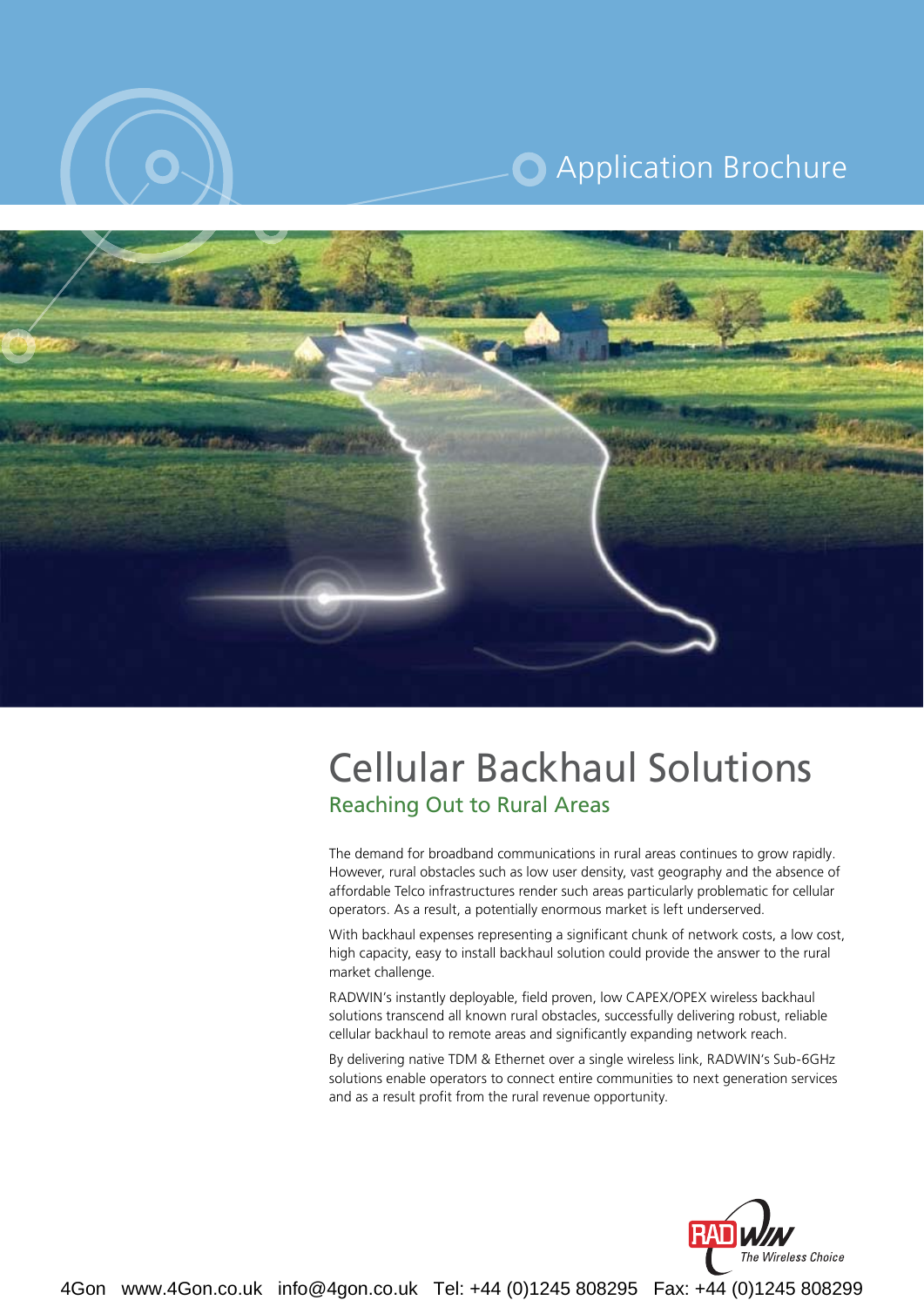





**Example installation was easy and fast, and connectivity** and fast, and connectivity was very easily achieved even in a difficult 5.8 GHz band where the spectrum is very tight. We have had zero dropped packets since turning the site on and couldn't be more impressed with RADWIN 2000's performance. **"** 

Kevin Kluge, Director of Network Planning, Bug Tussel, Rural Wireless Carrier, USA

## Cost-Effective, High Capacity Wireless Cellular Backhaul for Rural Areas

#### RADWIN enables rural communications via backhaul solutions that are:

#### Easy to Install & Maintain

Fast installation and simple maintenance eliminates high installation costs and complex training processes while enabling rapid network ramp-up and .operations

#### Robust & Field Proven

Durable, reliable technology enables high quality service and coverage over all terrains and topographies.

#### Wireless & License Free

Wireless license-free technology eliminates recurrent leased-line expenditures and license fees, enabling low-cost communications ideal for low density areas.

#### High in Quality, Vast in Geography

High transmission power and long range technology provide extensive geographical coverage. Advanced MIMO and OFDM technologies together with field-proven air interface enables optimal performance in sub-6GHz bands.

#### **Next-Generation Ready**

TDM & Ethernet communications over a single wireless link enable seamless migration to 3G/4G for increased next-generation data service revenues.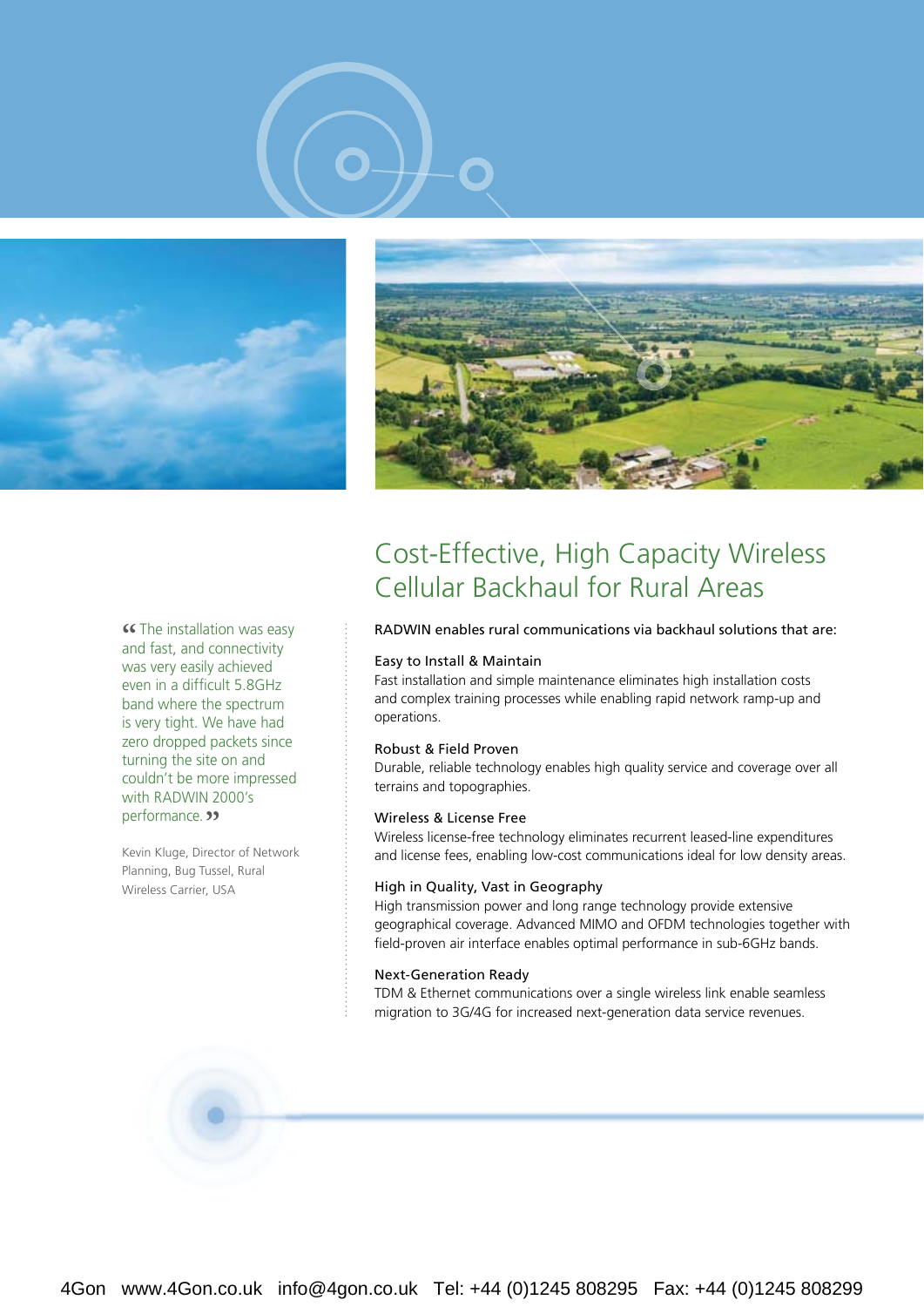## Cellular Backhaul





Cellular backhaul in rural Wisconsin

## Field Proven, Point-to-Point Sub-6GHz **Backhaul Solution**

- High capacity up to 100 Mbps @ 20 MHz
- Native TDM + Ethernet on 1 platform (up to 16 E1s/T1s)
- Long range up to 120 Km/75 miles
- Built-in advanced technologies: OFDM, MIMO & Diversity
- 1+1 support ensures carrier-grade reliability
- One platform, multiple frequency bands
- Simple installation
- Carrier-class performance at most competitive price in industry



Backhaul with RADWIN to Rural Areas